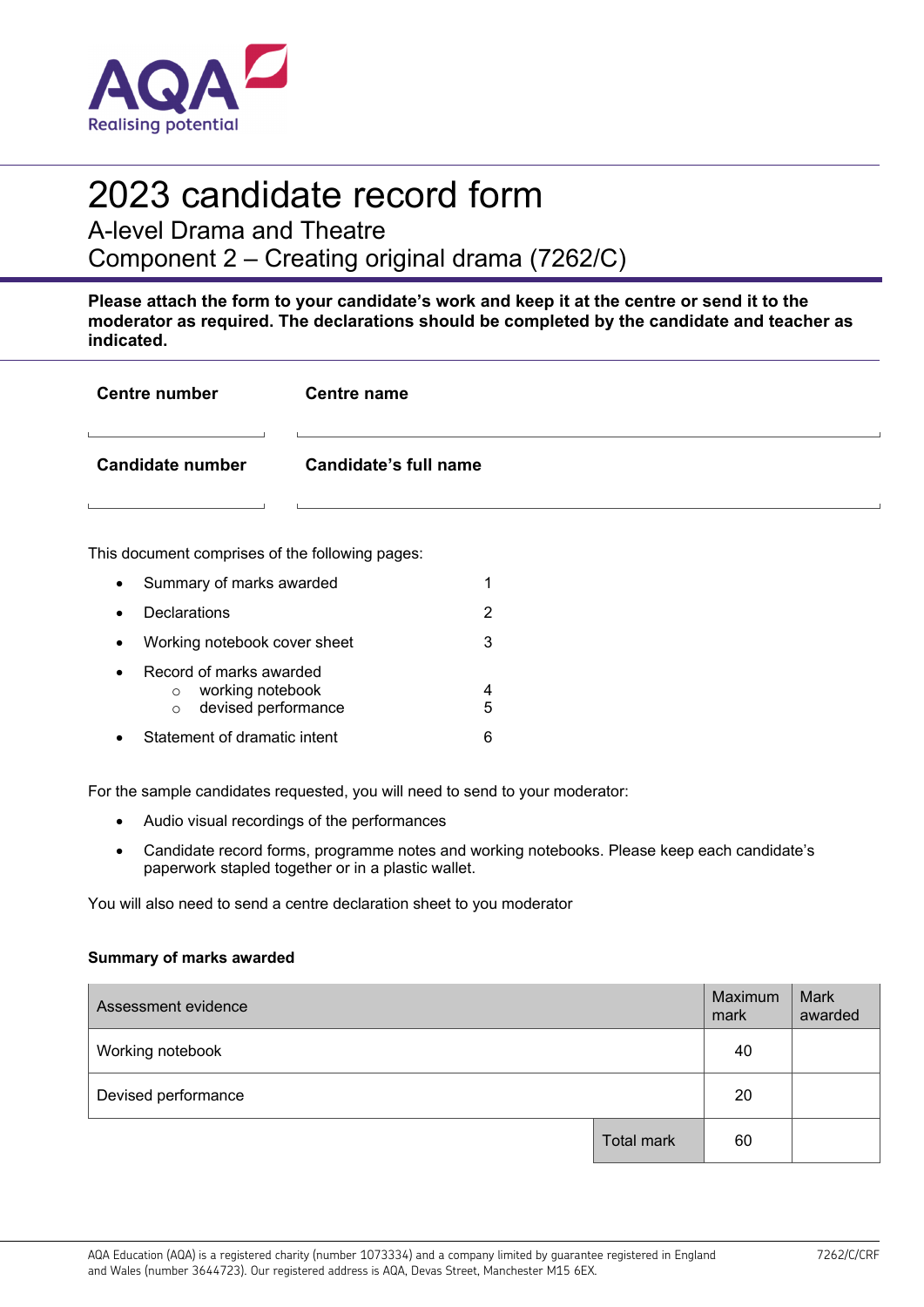Work submitted for assessment **must** be the candidate's own. If candidates copy work, allow candidates to copy from them, or cheat in any other way, they may be disqualified.

#### **Candidate declaration**

Have you received help/information from anyone **other than** subject teacher(s) to produce this work?

☐ No ☐ Yes *(give details below or on a separate sheet if necessary).*

Please list below any books, leaflets or other materials (eg DVDs, software packages, internet information) used to complete this work **not** acknowledged in the work itself. Presenting materials copied from other sources **without acknowledgement** is regarded as deliberate deception.

We may use examples of candidate's work for standardisation or training purposes. Please see our privacy notice for more information on how we use assessment data and on your rights under data privacy legislation.

I have read and understood the above. I confirm I produced the attached work without assistance other than that which is acceptable under the scheme of assessment.

Candidate signature. **Example 2** Date

#### **Teacher declaration**

I confirm the candidate's work was conducted under the conditions laid out by the specification.

I confirm that the prescribed practitioner studied by the candidate for component 2 was different to the practitioner the candidate studied for component 3.

Component 2 – Creating original drama

Practitioner

Component 3 - Making theatre

Practitioner

I have authenticated the candidate's work and am satisfied (to the best of my knowledge) that the work produced is solely that of the candidate.

Teacher signature.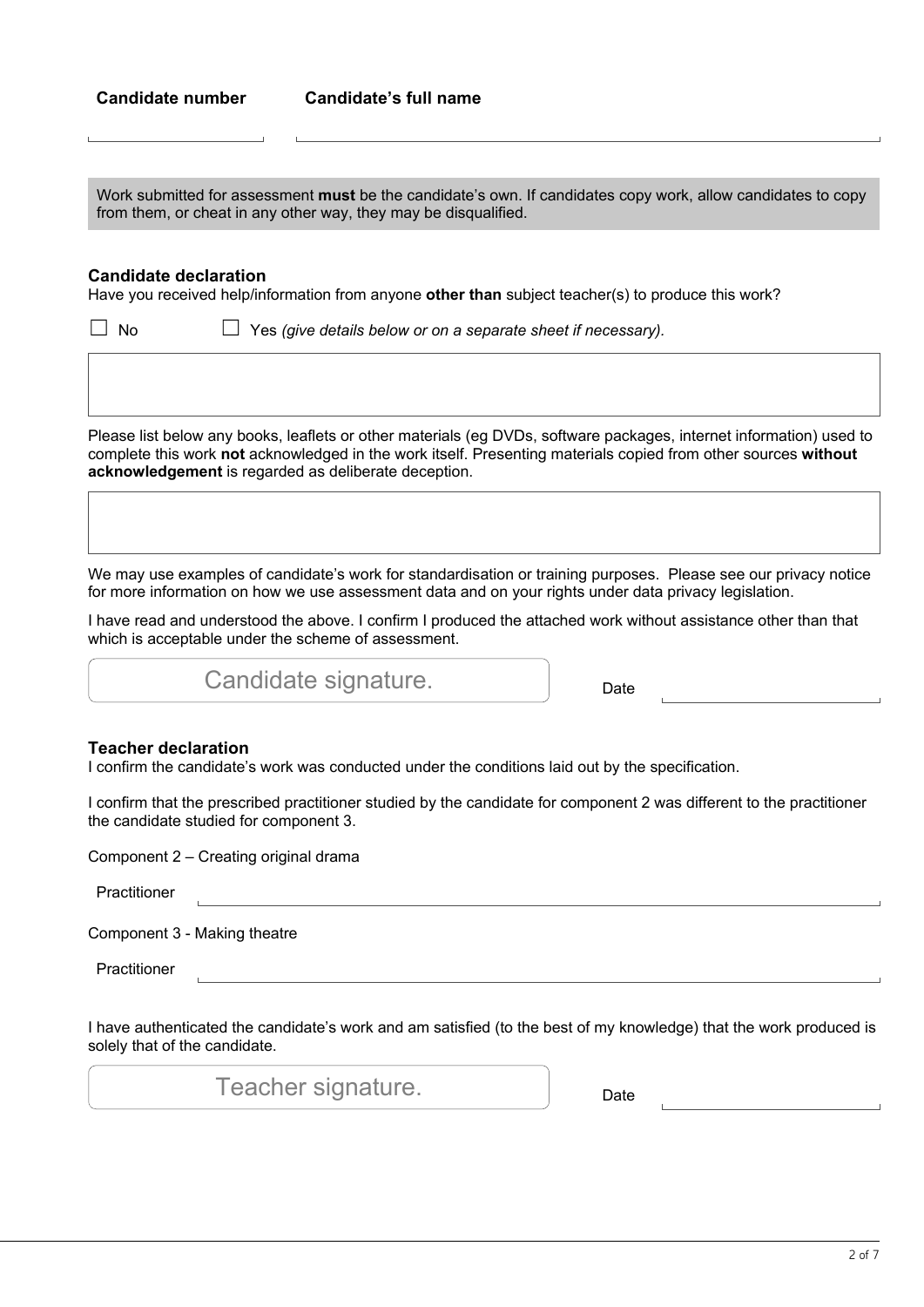| <b>Candidate number</b>                                                         | <b>Candidate's full name</b>                                                                                         |                                    |
|---------------------------------------------------------------------------------|----------------------------------------------------------------------------------------------------------------------|------------------------------------|
| Working notebook cover sheet<br>To be completed by the teacher or candidate     |                                                                                                                      |                                    |
| Specialism                                                                      |                                                                                                                      |                                    |
| Practitioner                                                                    | <u> 1989 - Johann Stein, marwolaethau a bhann an t-Amhainn an t-Amhainn an t-Amhainn an t-Amhainn an t-Amhainn a</u> |                                    |
| Title of piece                                                                  |                                                                                                                      |                                    |
| <b>Evidence</b> – please indicate one of the following<br>written evidence only |                                                                                                                      | 3,000 words maximum                |
|                                                                                 | _______________________<br>written evidence and annotated photographs                                                |                                    |
|                                                                                 | written evidence and annotated sketches/drawings<br>written evidence and annotated cue sheets/plots                  | 20 pages and 3,000 words maximum   |
| written evidence and audio recordings                                           | written evidence and audio visual recordings                                                                         | 2,000 words and 15 minutes maximum |
| audio recordings only<br>audio visual recordings only                           |                                                                                                                      | 20 minutes maximum                 |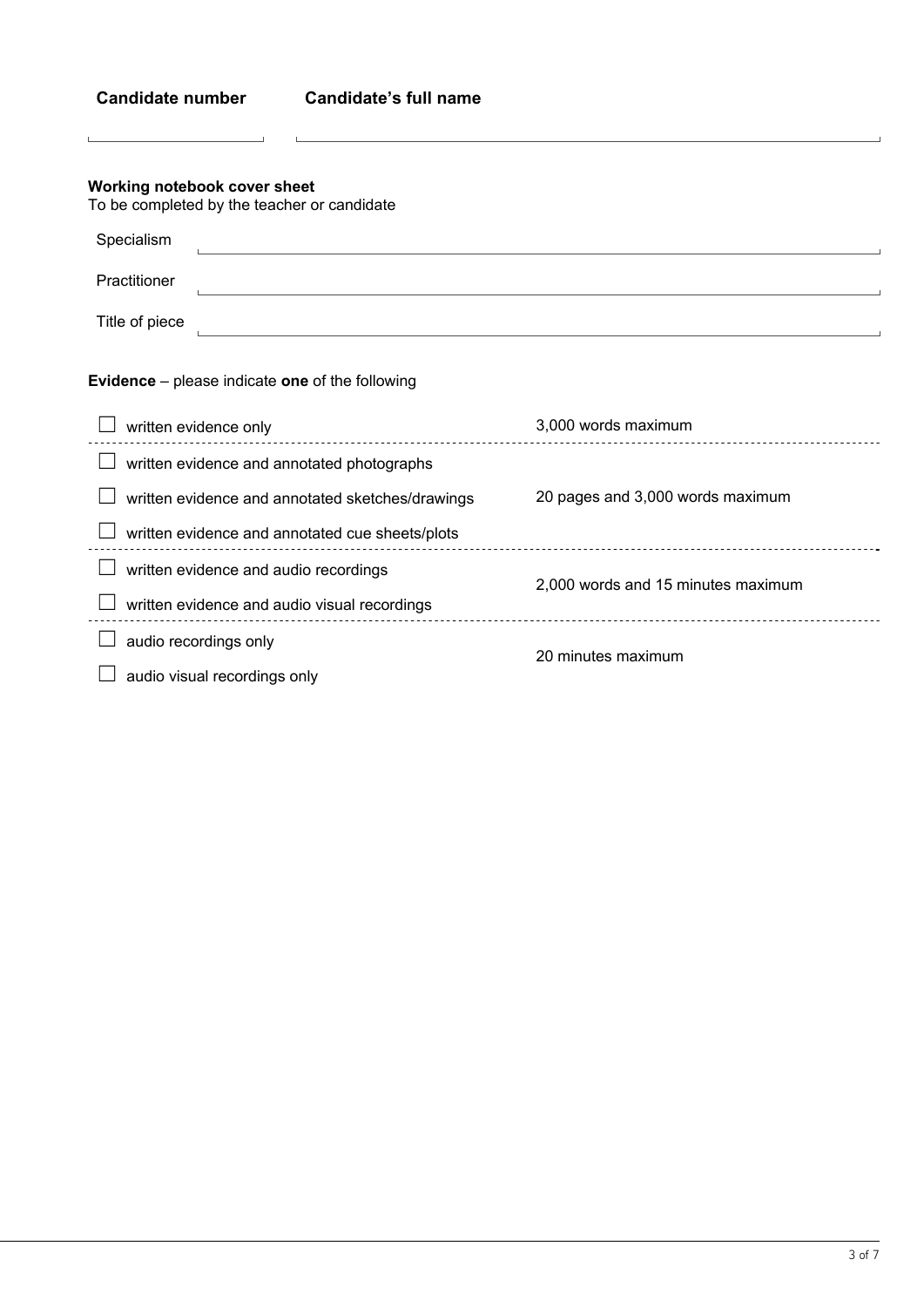$\mathbf{L}$ 

#### **Mark breakdown – Working notebook**

 $\overline{\phantom{0}}$ 

 $\mathbf{L}$ 

Please remember to apply the marking criteria to the requirements of the working notebook.

| Section of portfolio                                                             | <b>Mark</b> | Comments to explain mark |
|----------------------------------------------------------------------------------|-------------|--------------------------|
| Section 1 - Rationale and research                                               |             |                          |
| (AO1)                                                                            |             |                          |
|                                                                                  | /20         |                          |
| Students must include:                                                           |             |                          |
| the rationale for their starting point                                           |             |                          |
| an explanation of their dramatic<br>٠                                            |             |                          |
| influences, including the influences they                                        |             |                          |
| have drawn from their research, their                                            |             |                          |
| chosen practitioner and live theatre                                             |             |                          |
| productions they have experienced<br>an explanation of the stylistic and<br>٠    |             |                          |
| contextual factors they have taken into                                          |             |                          |
| account                                                                          |             |                          |
| an explanation of their individual                                               |             |                          |
| dramatic aims and intentions,                                                    |             |                          |
| identifying the connections they have                                            |             |                          |
| made between theory and practice                                                 |             |                          |
| an explanation of the dramatic aims<br>٠                                         |             |                          |
| and intentions of the piece, identifying                                         |             |                          |
| the connections they have made<br>between theory and practice.                   |             |                          |
| Section 2 - Development and refinement                                           |             |                          |
| (AO1)                                                                            |             |                          |
|                                                                                  | /20         |                          |
| Students must include:                                                           |             |                          |
| an explanation of the approach they                                              |             |                          |
| have taken in devising the piece                                                 |             |                          |
| an explanation of their collaborative<br>$\bullet$                               |             |                          |
| and independent decision making in                                               |             |                          |
| relation to their evolving ideas, detailing<br>how these ideas were experimented |             |                          |
| with, developed and refined during the                                           |             |                          |
| devising process. Students should                                                |             |                          |
| identify how these ideas connect theory                                          |             |                          |
| and practice.                                                                    |             |                          |
| an explanation of the decisions they                                             |             |                          |
| have made in relation to the application                                         |             |                          |
| of their theatrical skills, detailing how                                        |             |                          |
| these skills were developed and refined<br>in the context of devising            |             |                          |
| an explanation of their final ideas for<br>٠                                     |             |                          |
| the devised performance, identifying                                             |             |                          |
| how these ideas connect theory and                                               |             |                          |
| practice                                                                         |             |                          |
| a comparison of the outcome of the<br>$\bullet$                                  |             |                          |
| final devised performance with the                                               |             |                          |
| initial aims and intentions for the piece,                                       |             |                          |
| identifying key areas of change and                                              |             |                          |
| how the devising process has shaped<br>these changes.                            |             |                          |
|                                                                                  |             |                          |
| Total (maximum 40)                                                               |             |                          |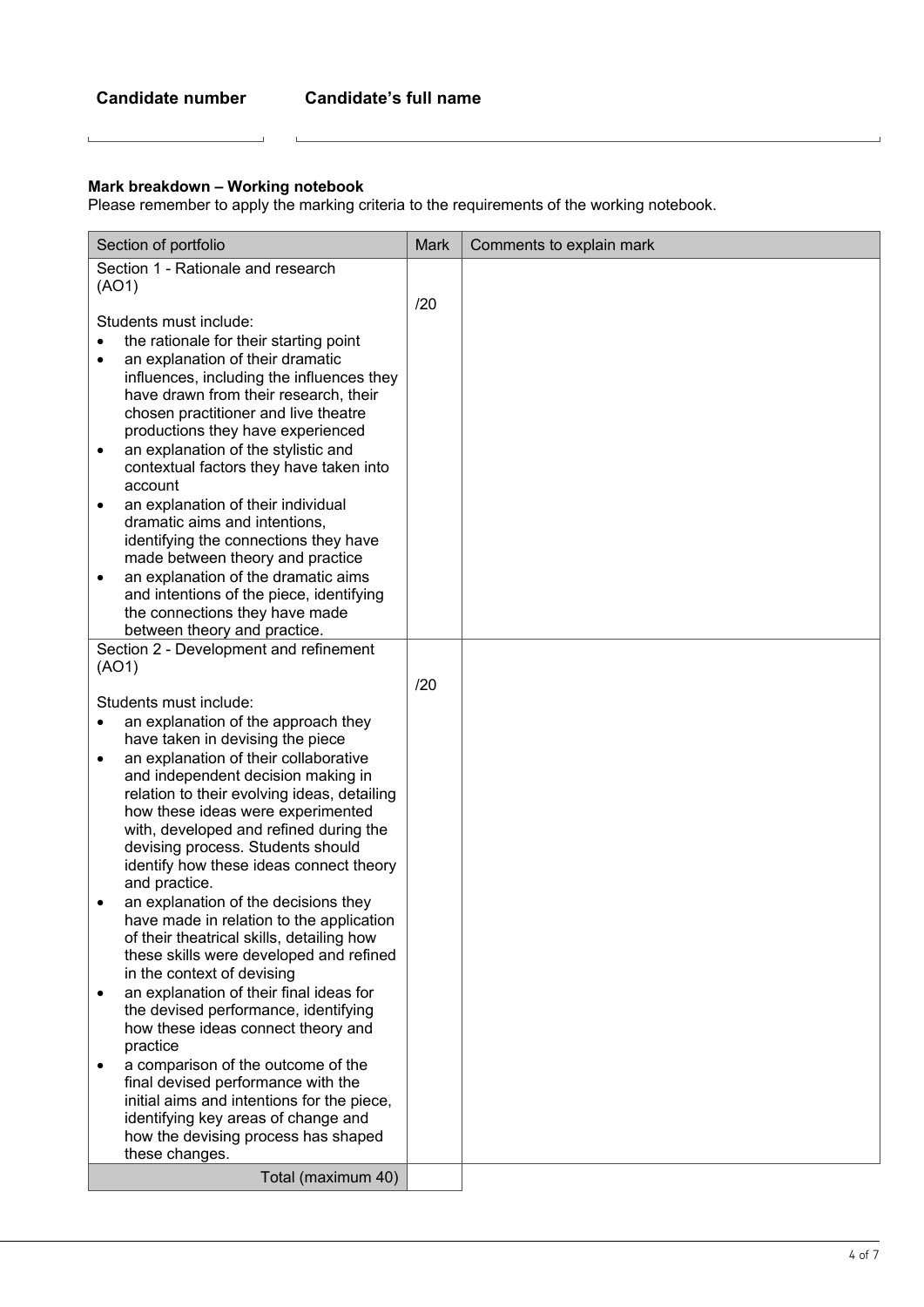#### **Mark breakdown – Devised performance (AO2)**

| Marking criteria                                              | Mark | Comments to explain mark |
|---------------------------------------------------------------|------|--------------------------|
| Level of theatrical skills                                    |      |                          |
|                                                               | /5   |                          |
|                                                               |      |                          |
|                                                               |      |                          |
|                                                               |      |                          |
|                                                               |      |                          |
| Consonance of devised piece with                              |      |                          |
| dramatic intentions and methods of<br>the chosen practitioner | /5   |                          |
|                                                               |      |                          |
|                                                               |      |                          |
|                                                               |      |                          |
|                                                               |      |                          |
| Inventiveness and originality of                              |      |                          |
| individual's work                                             | /5   |                          |
|                                                               |      |                          |
|                                                               |      |                          |
|                                                               |      |                          |
|                                                               |      |                          |
| Success in realising individual                               |      |                          |
| artistic intention                                            |      |                          |
|                                                               | /5   |                          |
|                                                               |      |                          |
|                                                               |      |                          |
|                                                               |      |                          |
|                                                               |      |                          |
| Total (maximum 20)                                            |      |                          |

## **Details of additional assistance given**

Record here details of any assistance given to this candidate which is beyond that given to the class as a whole and beyond that described in the specification (*continue on a separate sheet if necessary*).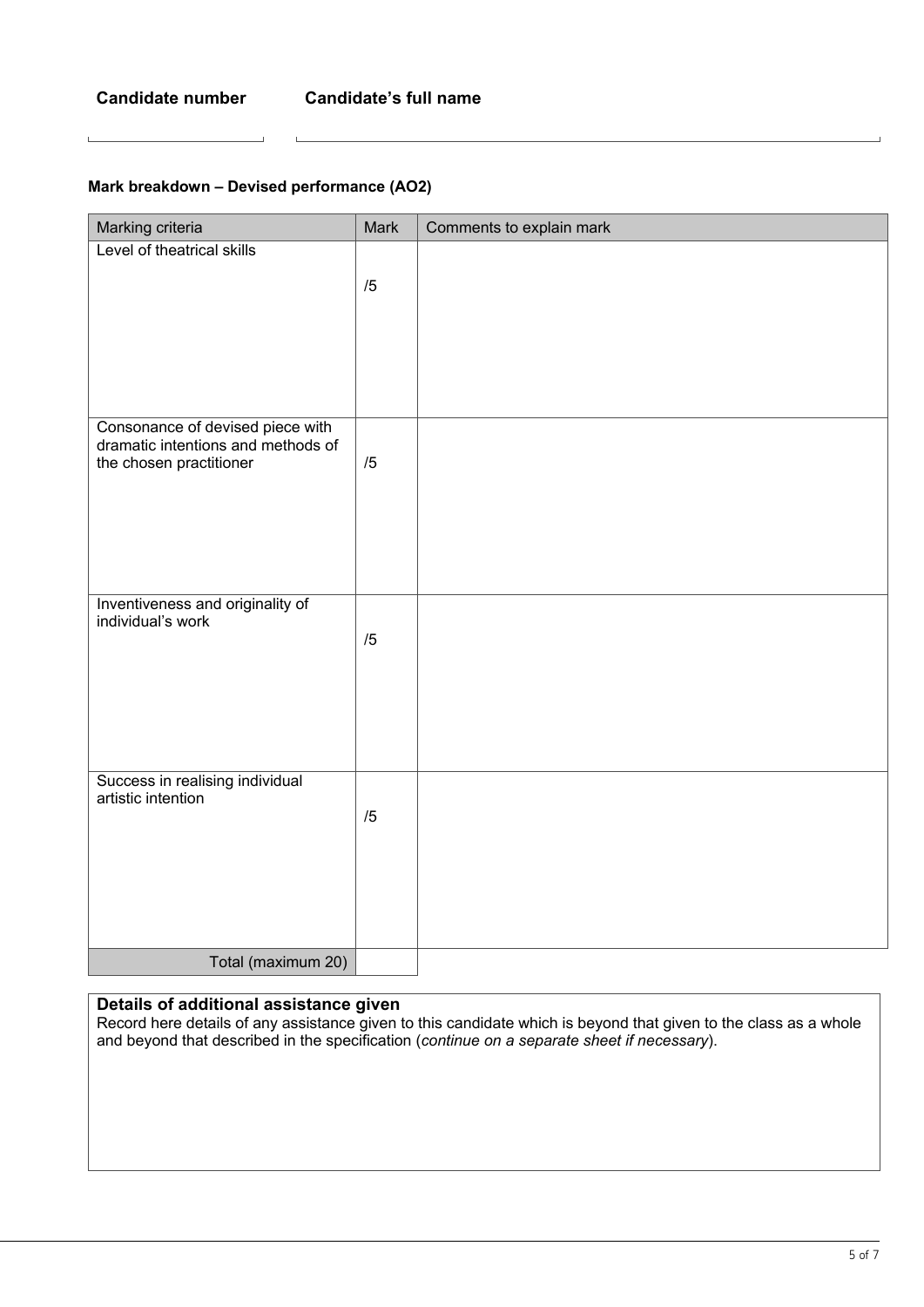| <b>Candidate number</b> |  |
|-------------------------|--|
|-------------------------|--|

L

### **Statement of dramatic intent**

To be completed by the candidate for the devised performance

 $\mathbf{L}$ 

 $\overline{1}$ 

| Specialism chosen |                      |                   |                 |                     |                    |          |  |
|-------------------|----------------------|-------------------|-----------------|---------------------|--------------------|----------|--|
| Performer         | Lighting<br>designer | Sound<br>designer | Set<br>designer | Costume<br>designer | Puppet<br>designer | Director |  |
| Practitioner      |                      |                   |                 |                     |                    |          |  |

Justification of theatrical choices (approximately 150 words)

| During the performance I intend to create the following effects through the application of my skill |
|-----------------------------------------------------------------------------------------------------|
|                                                                                                     |
|                                                                                                     |
|                                                                                                     |
|                                                                                                     |
|                                                                                                     |
|                                                                                                     |
|                                                                                                     |
|                                                                                                     |
|                                                                                                     |
|                                                                                                     |
|                                                                                                     |
|                                                                                                     |
|                                                                                                     |
|                                                                                                     |
|                                                                                                     |